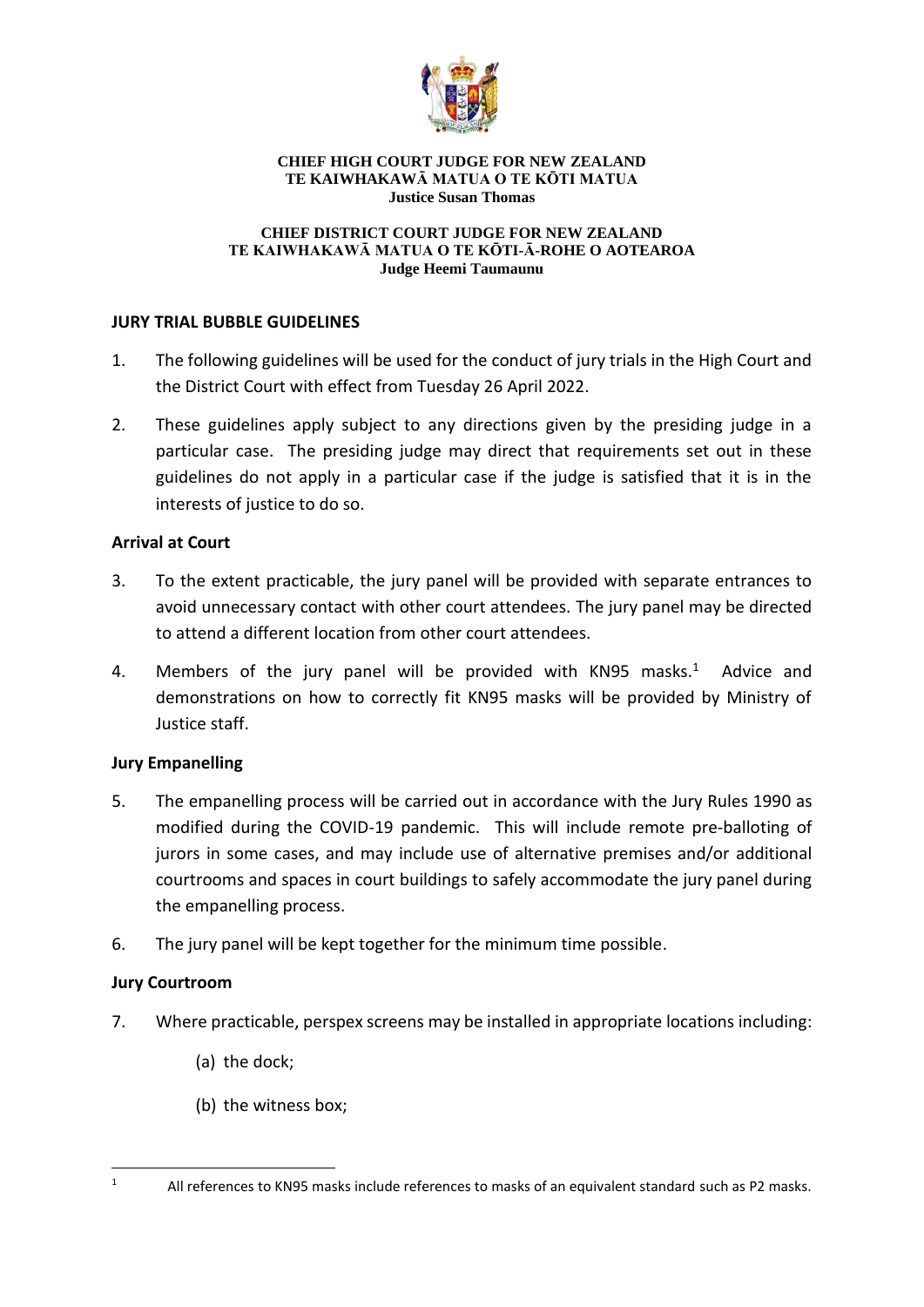- (c) between the Judge's bench and the registrar; and
- (d) in front of the benches used by the registrar and counsel.

### **Masks**

- 8. All individuals present in a jury trial courtroom must wear a KN95 mask. Masks will be provided if required.
- 9. Unless the presiding Judge directs otherwise, masks will not be removed when speaking, including when counsel are questioning witnesses and presenting oral submissions. If the presiding Judge allows counsel to remove their masks to question witnesses or present submissions, counsel should be located as far as reasonably practicable away from other court participants.
- 10. The presiding Judge may permit witnesses to remove their masks when giving evidence.

# **Rapid Antigen Testing (RAT)**

- 11. All court participants<sup>2</sup> involved in a jury trial will be required to undergo RAT testing on each day of the trial. If a trial extends beyond one week, the presiding judge may direct that in the second and subsequent weeks RAT testing is only required on the Monday and then on every second sitting day.
- 12. On the first day of the trial, the defendant (if on bail), counsel, court staff and the Judge will be RAT tested before empanelling begins. The jury will be tested immediately following empanelment. The remainder of the jury panel will not be released until all empanelled jurors (and any replacement jurors) have tested negative.
- 13. Defendants remanded in custody will be tested by the Department of Corrections.

# **Distancing in the courtroom**

14. Every person in the courtroom must comply with any distancing requirements imposed by the presiding judge.

# **Providing up to date information about Covid status to the Court**

- 15. All court participants and other persons attending the trial must promptly advise the court registry if:
	- (a) They test positive for COVID-19;
	- (b) They become aware that they are a household contact of a confirmed COVID-19 case;

<sup>&</sup>lt;sup>2</sup> Court participants include parties, jurors, counsel, court staff, witnesses, interpreters, communication assistants, media representatives and any other person who the presiding judge directs should be treated as a participant in the hearing.